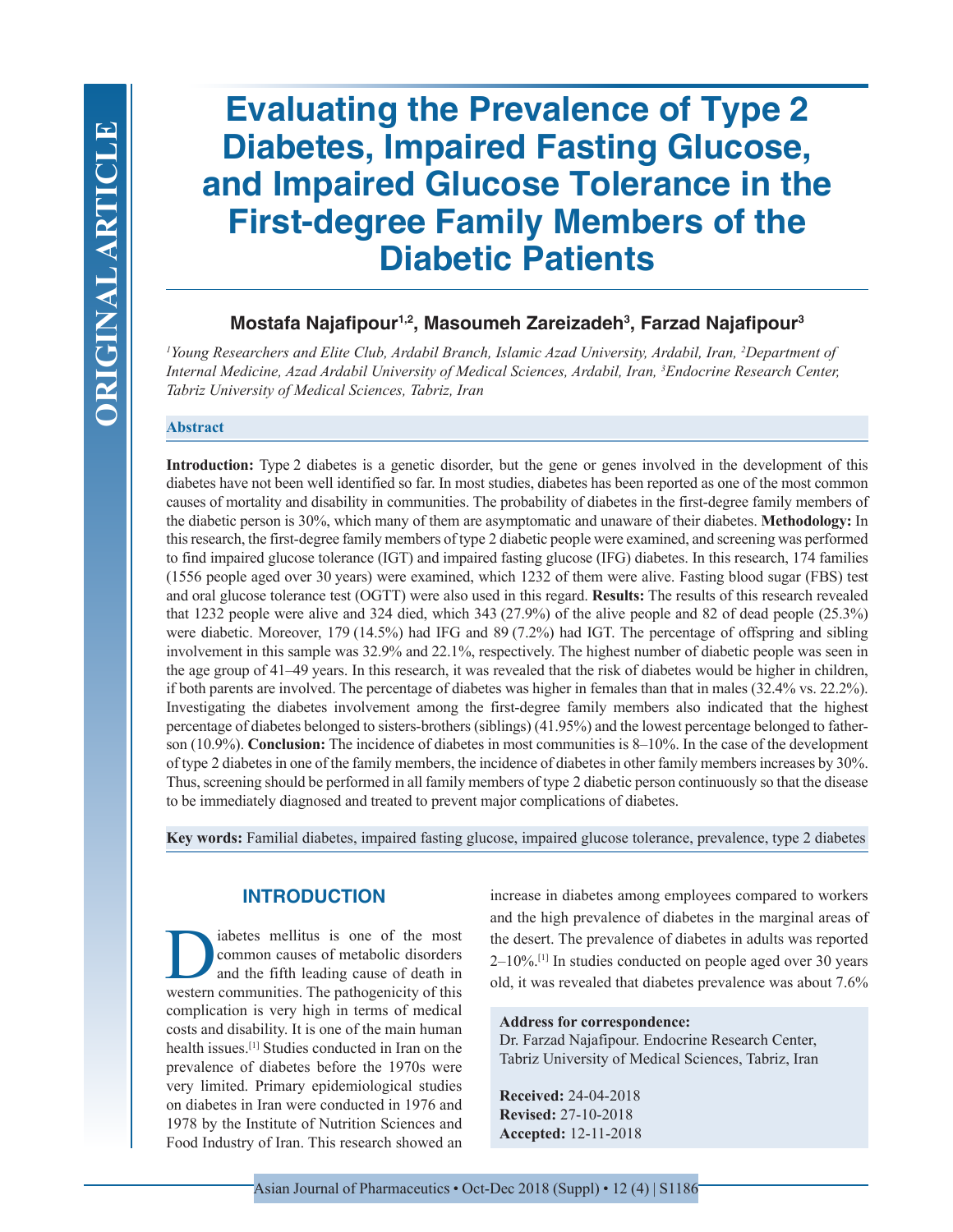in females and 7.1% in males, and impaired glucose tolerance (IGT) was 6.4% in females and 8.9% in males and half of diabetic patients were unaware of their disease.<sup>[2]</sup> These researchers reported that the prevalence of diabetes is 7.3% and the prevalence of IGT is 7.2% in subjects aged over 30 years and living in villages of Tehran province.[2]

In another study conducted by the Gland Research Center of Tehran University of Medical Sciences on 28,000 residents aged over 30 years, the prevalence of diabetes mellitus and IGT was reported 7.2% and 8.2%, respectively.[3] In another study conducted in 1977 on diabetic people aged over 30 years, the prevalence of diabetes and IGT in disable and underactive subjects were reported 9% and 6%, respectively, and in subjects with severe physical activity, they were reported  $2\%$  and  $3\%$ , respectively.<sup>[4]</sup> The pedigree of type 2 diabetes will provide valuable informations. Thus, by conducting this research, early diagnosis of diabetes in other members will be possible. The results of this research and their dissemination at the community level could increase the awareness of individuals and even with a change in the lifestyle of the subjects, intervening actions can be taken to improve the life of diabetic people and delay the development of diabetes in these people.

### **METHODOLOGY**

In this research, 250 diabetic patients aged over 30 years were randomly invited to participate. Out of them, 174 families (1556 people) participated. Fasting blood sugar (FBS) and oral glucose tolerance test (OGTT) tests were requested for all the first-degree family members who did not have diabetes history. Thus, diabetic, impaired fasting glucose (IFG), and IGT subjects were identified. Those who had died had two conditions. Either they were diagnosed as diabetic people or they were not diagnosed and died.

## **RESULTS**

In the screening of 1556 subjects aged over 30 years, the following information was obtained [Algorithm 1].

The information of 174 diabetic families based on the age group is shown in Table 1

Most of the type 2 diabetic people were in the age group of 41–50 years (32.65%) and the lowest of them was in age group >71 years [Table 1]. The incidence of diabetes in offspring and sibling of diabetic people was 32.9% and 22.1%, respectively. In this research, the mother of 103 families had type 2 diabetes, which 27.9% of their children were affected by diabetes. The father of only 59 families was diabetic, which 29.23% of their children were diabetic. Of six families, both parents were diabetic, which 43.75% of their children were diabetic. In 95 families, parents were not diabetic, but 38.62% of their children were diabetic [Table 2].

In the study, the relationship was found between diabetes involvement of the first-degree family members and children diabetes, which the highest rate belonged to siblings and the lowest rate belonged to father-sons.

#### **DISCUSSION**

In this research, random sampling method was used. The main objective of this research was evaluating the prevalence of diabetes, IFG, and IGT in the first-degree family members of type 2 diabetic patients. In most studies, the prevalence of type 2 diabetes in Iran is 5–6% based on the WHO criteria.[5] In one study conducted to evaluate the level of lipid and glucose in Tehran, it was reported to be 11.4%.[2] Screening of the first-degree family members of diabetic people by OGTT, more diabetic people would be identified. Thus, the prevalence of type 2 diabetes in Iran will be higher than this figure. This suggests that more effort should be made to find the causes of type 2 diabetes in Iran than other communities and more effective steps should be taken to prevent and treat it. Out of the 174 families studied (1556 people), 324 people died and 82 people (25.3%) had previously diagnosed as diabetic people, and in the case of 242 people, no accurate information was available on their diabetic or non-diabetic status, so they were placed in the "probably non-diabetic" group and 1232 of them (27.9%) were alive and had diabetes.



**Algorithm 1:** Screening of 174 families (1556 people)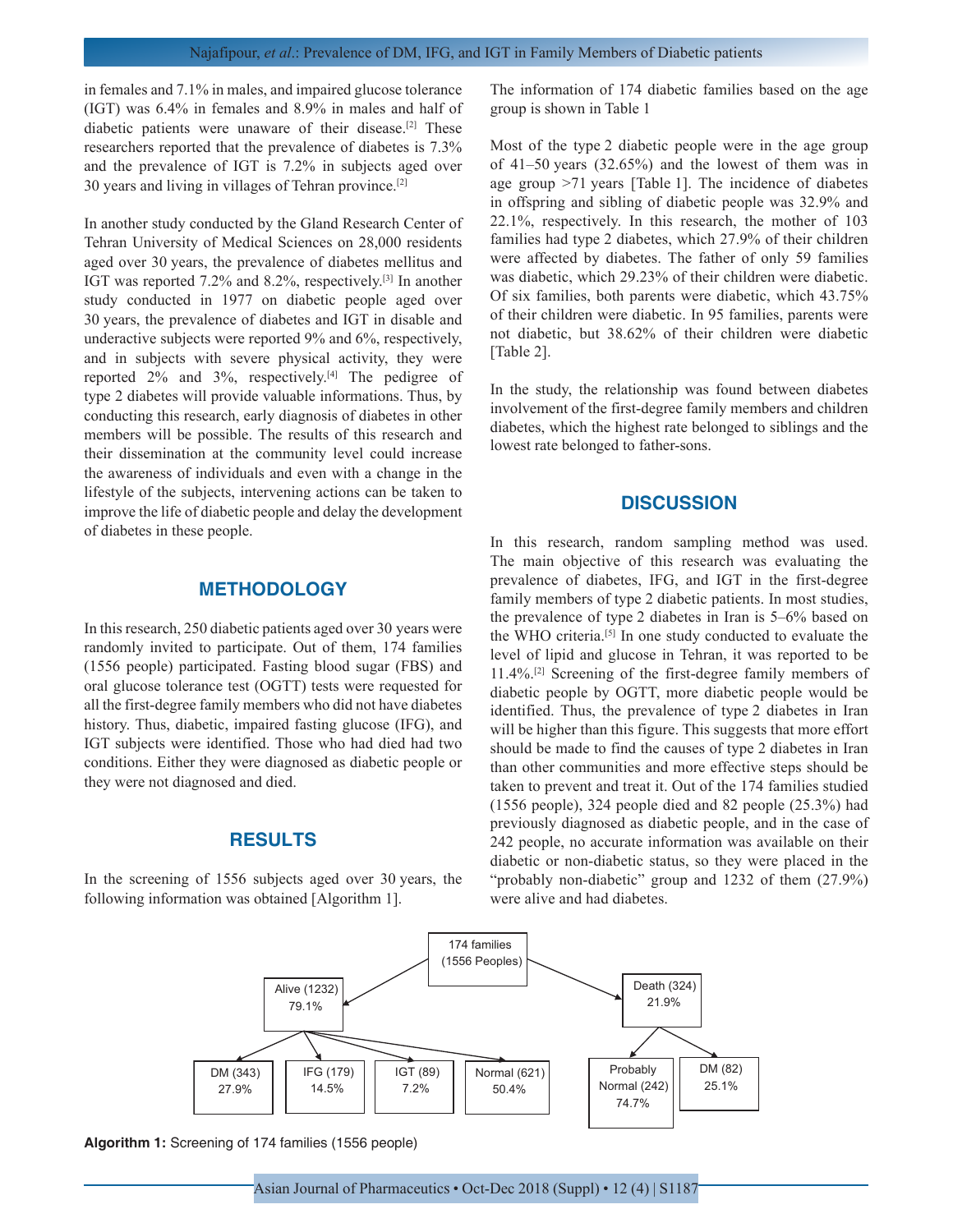| Najafipour, et al.: Prevalence of DM, IFG, and IGT in Family Members of Diabetic patients |  |  |  |
|-------------------------------------------------------------------------------------------|--|--|--|
|-------------------------------------------------------------------------------------------|--|--|--|

| Table 1: Calcification of diabetic patients by age groups |       |           |           |           |       |
|-----------------------------------------------------------|-------|-----------|-----------|-----------|-------|
| Age groups (years)                                        | 30–40 | $41 - 50$ | $51 - 60$ | $61 - 70$ | -71   |
| Total (Number)                                            | 299   | 381       | 240       | 152       | 67    |
| Diabetic patients (Number)                                | 42    | 112       | 85        | 66        | 38    |
| DM to total $(\%)$                                        | 14.04 | 29.39     | 35.41     | 43.42     | 56.71 |

| Table 2: Prevalence of diabetic patients in offspring |                                  |                                          |                 |  |  |
|-------------------------------------------------------|----------------------------------|------------------------------------------|-----------------|--|--|
| <b>Number of families</b>                             | DM in offspring<br>number $(\%)$ | <b>Normal Offspring</b><br>number $(\%)$ | Total<br>number |  |  |
| DM in mothers (103 families)                          | 118 (27.9)                       | 305(72.1)                                | 423             |  |  |
| DM in fathers (59 families)                           | 69 (29.23)                       | 167 (70.77)                              | 236             |  |  |
| DM in mothers and fathers (6 families)                | 21 (43.75)                       | 27 (56.25)                               | 48              |  |  |
| Normal mothers and fathers (95 families)              | 163 (38.62)                      | 259 (61.38)                              | 422             |  |  |

In this research, 179 subjects (14.5%) were placed in IFG group and 89 subjects (7.2%) were placed in IGT group. In some studies, the prevalence of IGT has been reported to be higher than that of diabetes.<sup>[3,6]</sup> However, in this research, the prevalence of IGT was less than that of diabetes, since in subjects, whose FBS was in the range of diabetes or IFG, OGTT was not performed. If the test was performed on these subjects, the prevalence of IGT would have been reported higher and a bias would have been formed between the prevalence of IFG and IGT. The prevalence of diabetes has been reported more than IGT in some studies, for example, in a study conducted on 1977 diabetic patients aged over 30 years, it was found that the prevalence of diabetes and IGT was 9% and 6%, respectively.[7] In another study was conducted on subjects aged over 30 years, it was found that the prevalence of diabetes was 7.6% in females and 7.1% in males and IGT was 6.4% in females and 8.9% in males.[2] The prevalence of diabetes was more than IGT in females.

In total, 49.6% of the subjects suffered one type of glucose metabolism disorder such as diabetes or IFG or IGT. People with IFG and IGT are at risk for diabetes, and these people should be controlled under diet and treated in some cases.[8] Thus, by screening diabetes in the community, diabetes can be diagnosed before its development and it can be delayed and its chronic complications can be prevented. In this research, 50.4% of the subjects were completely "normal," but they should be reexamined in future. In this research, the highest incidence of diabetes was seen in subjects aged 41–50 years (32.62%). Type 2 diabetes occurs mainly at this age. However, in previous studies, this increase of prevalence was seen in the age group of  $51-56$  years.<sup>[9,10]</sup> The lowest age of diabetes belongs to people aged 71 years, which it is due to an increase in mortality in this age group. Thus, it could be stated that the reduced prevalence of diabetes in people aged over 60 years old in Iran is due to increased mortality in this age group.

Another reason might be related to average life expectancy in Iran, which is lower than other countries.[2] In this research, the percentage of diabetic people increased with increasing age [Table 1]. For example, in the age group of 30–30 years, 14.44% of the subjects were diabetic, but in the group older than 71, 56.71% were diabetic. Given these results, it can be concluded that, if life expectancy of people allows, the probability of diabetes in the firstdegree family members of the type 2 diabetic people would increase significantly. Based on the conducted study, the percentage of offspring and siblings was 32.9% and 32.1%, respectively, which these figures were 33% and 33%, respectively, in other studies.<sup>[11,12]</sup> MODY is a major genetic achievement in diabetes and it includes 2–5% of diabetes, but it includes about 10–15% of diabetes in France.<sup>[13]</sup> Many studies have reported that the prevalence of diabetes is slightly higher than that in males. In the research conducted by Curley, the ratio of females-tomales was 1.4%. However, the ratio of females-to-normal males was equal in that population.[9] In the research conducted by Ramchandran, no significant change was observed in males and females diabetic people (301 vs. 307) ( $P < 0.62$ ).<sup>[10]</sup> The prevalence of diabetes in females and males in this research was reported 32.4% and 22.2%, respectively ( $P < 0.05$ ).

However, the report of other studies suggests that the prevalence of diabetes in females is slightly higher than that of males and there is no significant difference between them,[11,14] but this difference was significant in our study. Another issue studied in this research was diabetes involvement of the first-degree family members. The highest percentage was related to siblings (41.95%) and the lowest was related to the father-son (10.9%). In investigating the family trees, it was observed that both parents were diabetic in six families and 75.74% of children were diabetic in average [Table 2]. If both parents are diabetic in a family, the risk of diabetes in their children would be higher in comparison to the conditions in which father or mother of the family is diabetic, and this result has been observed in many studies.<sup>[5,8,9]</sup> In addition, in 59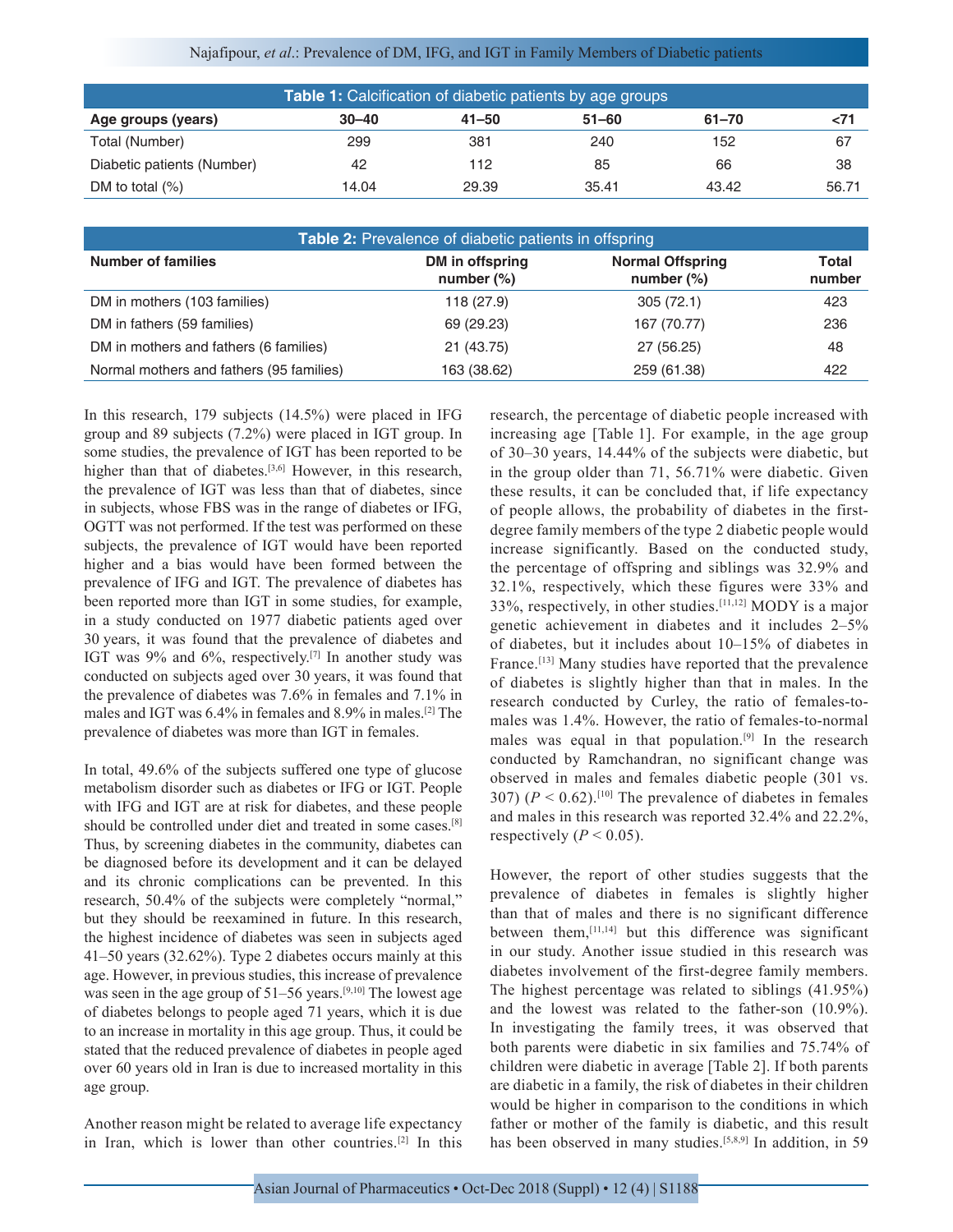families, only fathers were diabetic and 29.32% of their children were affected by diabetes.

In most studies, it was seen that the transmission of the disease is more when mother is diabetic compared to conditions in which father is involved. In the research conducted by Shao on 2310 diabetic patients, the incidence of diabetes was higher when the mother was infected.<sup>[9]</sup> However, in the research conducted by Hussain, this increase was not observed.[15]

In his research, Weires found that the frequency of the incidence of diabetes when the mother is involved 2.5 times more than that when the father is involved.<sup>[16]</sup> In another study conducted on pregnant diabetic people, it was found that 3% of mothers had diabetes, while 8.8% of the fathers had diabetes.<sup>[17]</sup> In this research, in 103 families in which the mothers had diabetes, 27.9% of children were diabetic. Moreover, in 95 families, none of the fathers and mothers was diabetic, but 38.62% of the children were diabetic. With regard to the lack of diabetes in parents (95 families) and the development of diabetes in children (38.62%), the genetic issue complicates the diabetes.

However, it was found that in 82 families of this group, one of the parents died, and the lack of diabetes was not certain in these people. Therefore, died people might be diabetic and they might transmit their genes involved in diabetes to their children. In this research, it was found that in the case of father or mother involvement in diabetes, no significant difference is seen in their children involvement (29.23% vs. 27.9%). While some other studies suggest that the mother involvement increases risk of diabetes in children,[5,18] no such finding was observed in this research.

In 15 families, 100% of children were diabetic, which the father was diabetic in three families and mother was diabetic in one family. In addition, none of the parents was diabetic in 11 families, while parents of 10 families out of 11 families died and it was not clear that they were diabetic or nondiabetic. However, lack of diabetes in parents, which 100% of their children were diabetic, complicates the importance and role of genetic. Given what was said above and the results obtained, it can be concluded that people at the age of 40–60 years are probably more prone to type 2 diabetes and the likelihood of developing diabetes decreases after this age range. Thus, the population aged 40–60 years is at risk of diabetes in Iran and the screening program is required for people at this age group. Moreover, an increase in the prevalence of diabetes in Iran compared to that in other countries is a warning sign, making it necessary to identify the diabetic people.

## **ACKNOWLEDGMENTS**

The authors gratefully acknowledge the assistance of the following individuals: Zohreh Razzaghi (Statistician) and Dr. Shole Emami (staff of the Endocrine Laboratory). We thank the East Azerbaijan Province Health Center and the patients who collaborated with this study. This work was supported by Tabriz University of Medical Sciences.

### **COMPLIANCE WITH ETHICAL STANDARDS**

#### **Ethical approval**

The study protocol was approved by the Ethics Committee of Tabriz University of Medical Sciences, Tabriz, Iran. The current study was performed according to the Institutional Committee for the Protection of Human Subjects, which was adopted by the 18th World Medical Assembly, Helsinki, Finland, and its later amendments.

#### **REFERENCES**

- 1. Wild S, Roglic G, Green A, Sicree R, King H. Global prevalence of diabetes: Estimates for the year 2000 and projections for 2030. Diabetes Care 2004;27:1047-53.
- 2. Haghdoost AA, Rezazadeh-Kermani M, Sadghirad B, Baradaran HR. Prevalence of Type 2 diabetes in the islamic republic of iran: Systematic review and metaanalysis. East Mediterr Health J 2009;15:591-9.
- 3. Adeghate E, Schattner P, Dunn E. An update on the etiology and epidemiology of diabetes mellitus. Ann N Y Acad Sci 2006;1084:1-29.
- 4. Yavari A, Najafipoor F, Aliasgarzadeh A, Niafar M, Mobasseri M. Effect of aerobic exercise, resistance training or combined training on glycaemic control and cardiovascular risk factors in patients with Type 2 diabetes. Biology Sport 2012;29:135.
- 5. Ferrannini E, Natali A, Camastra S, Nannipieri M, Mari A, Adam KP, *et al.* Early metabolic markers of the development of dysglycemia and Type 2 diabetes and their physiological significance. Diabetes 2013; 62:1730-7.
- 6. Doria A, Patti ME, Kahn CR. The emerging genetic architecture of Type 2 diabetes. Cell Metab 2008; 8:186-200.
- 7. Prasad RB, Groop L. Genetics of Type 2 diabetes-pitfalls and possibilities. Genes (Basel) 2015;6:87-123.
- 8. Najafipour F, Mobasseri M, Yavari A, Nadrian H, Aliasgarzadeh A, Mashinchi Abbasi N, *et al.* Effect of regular exercise training on changes in HbA1c, BMI and VO<sub>2</sub> max among patients with Type 2 diabetes mellitus: An 8-year trial. BMJ Open Diabetes Res Care 2017; 5:e000414.
- 9. Curley JP, Barton S, Surani A, Keverne EB. Coadaptation in mother and infant regulated by a paternally expressed imprinted gene. Proc Biol Sci 2004;271:1303-9.
- 10. Ramachandran A, Snehalatha C, Sivasankari S, Hitman GA, Vijay V. Parental influence on the spectrum of Type 2 diabetes in the offspring among indians.